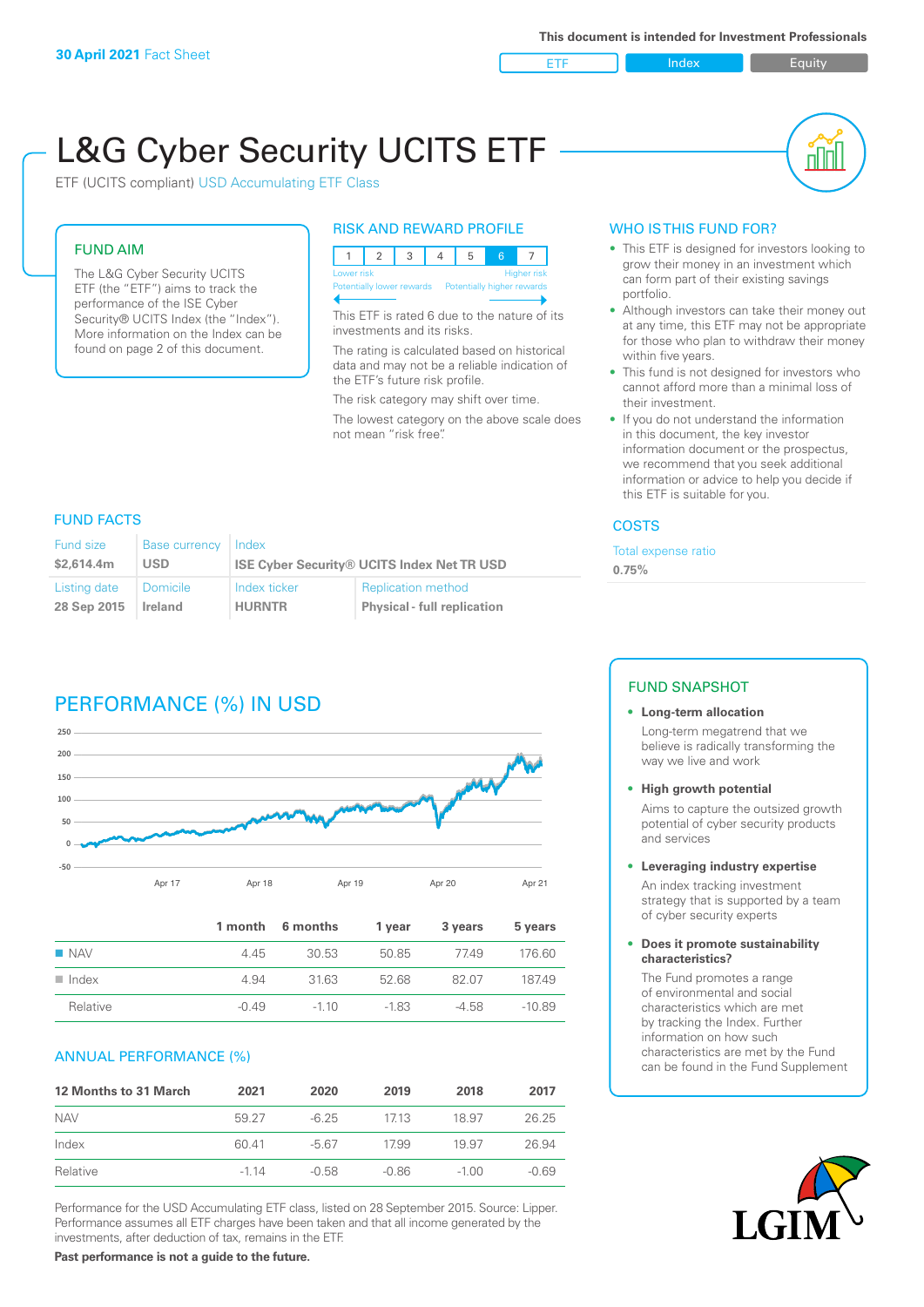# L&G Cyber Security UCITS ETF

ETF (UCITS compliant) USD Accumulating ETF Class

# INDEX BREAKDOWN

The breakdowns below relate to the Index. The ETF's portfolio may deviate from the below. All data source LGIM unless otherwise stated. Totals may not sum to 100% due to rounding.





■ Top 10 constituents 28.8% Rest of Index 71.2% No. of constituents in Index 57

# TOP 10 CONSTITUENTS (%)

| Proofpoint               | 34  |
|--------------------------|-----|
| <b>Fingerprint Cards</b> | 3.1 |
| Cloudflare               | 3.0 |
| CrowdStrike              | 29  |
| Fortinet                 | 2.8 |
| Palo Alto Networks       | 28  |
| Cyberark                 | 27  |
| Vmware                   | 27  |
| Akamai Technologies      | 27  |
| Radware                  | 27  |
|                          |     |

## INDEX DESCRIPTION

The Index aims to track the performance of a basket of stocks of companies that are actively engaged in providing cyber security technology and services.

The Index is comprised of companies which are publically traded on various stock exchanges around the world that generate a material proportion of their revenues from the cyber security industry. The industry is deemed to be comprised of companies in the following two subsectors: (1) Infrastructure Providers that develop hardware and software for safeguarding internal and external access to files, websites and networks; and (2) Service Providers that provide consulting and secure cyber-based services.

A company is only eligible for inclusion in the Index if it is of a sufficient size (determined by reference to the total market value of its shares) and it is sufficiently "liquid" (a measure of how actively its shares are traded on a daily basis).

Within the Index, the weights allocated to the Infrastructure Provider and Service Provider subsectors are determined by reference to the relative size of each sector (i.e. the total market value of the shares of all companies within each subsector). Initially, the companies are equally weighted within each subsector. However, an adjustment to the weights is made if any company falls short of a liquidity test that is applied to each company individually.

#### INVESTMENT MANAGER

GO ETF Solutions LLP is the investment manager for each of the exchange traded funds (ETFs) issued by Legal & General UCITS ETF Plc and is responsible for the day-to-day investment management decisions for this ETF. The team is highly experienced with respect to all aspects relating to the management of an ETF portfolio, including collateral management, OTC swap trading, adherence to UCITS regulations and counterparty exposure and monitoring.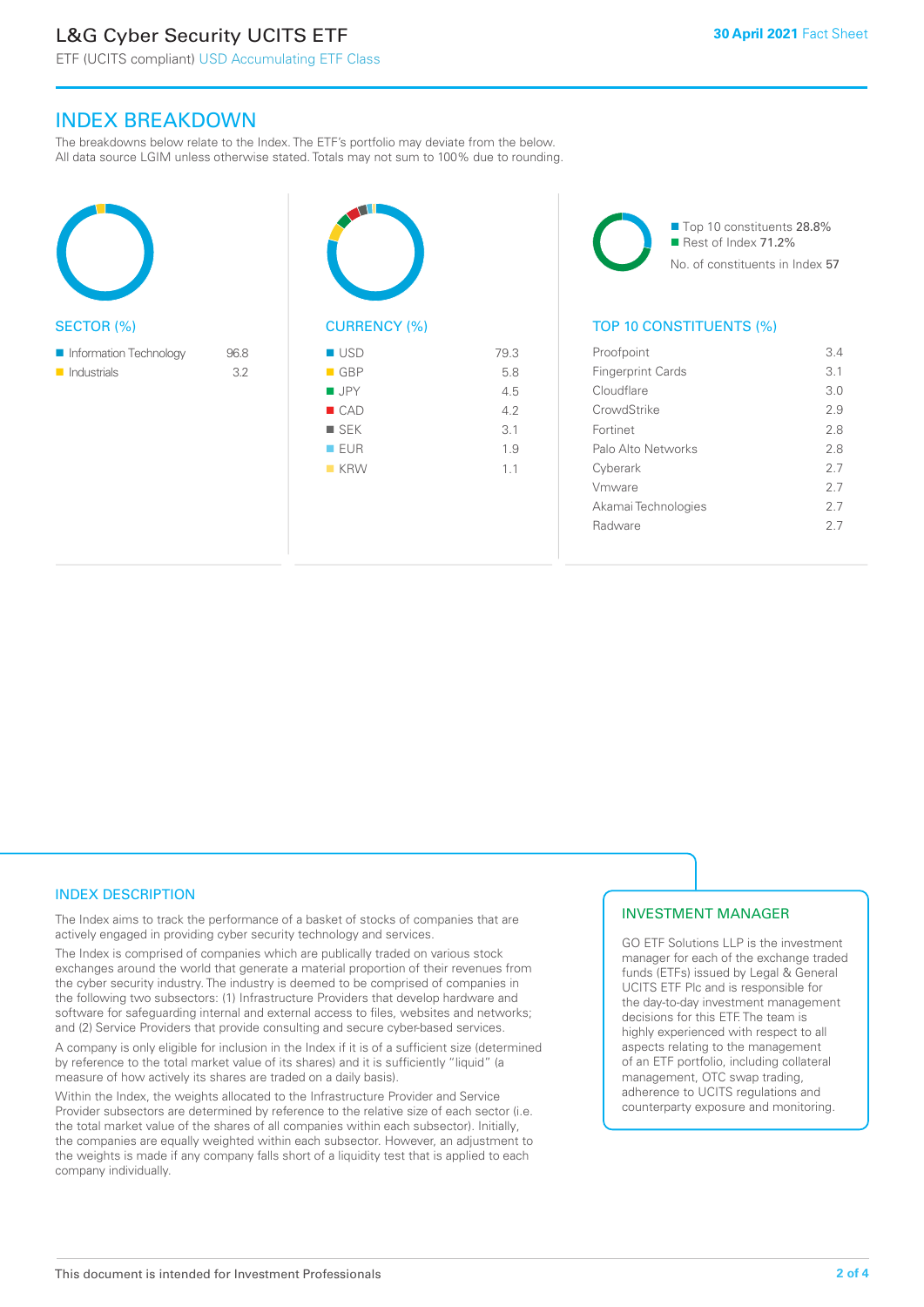# L&G Cyber Security UCITS ETF

ETF (UCITS compliant) USD Accumulating ETF Class

#### KEY RISKS

- The value of an investment and any income taken from it is not guaranteed and can go down as well as up; you may not get back the amount you originally invested.
- An investment in the ETF involves a significant degree of risk. Any decision to invest should be based on the information contained in the relevant prospectus. Prospective investors should obtain their own independent accounting, tax and legal advice and should consult their own professional advisers to ascertain the suitability of the ETF as an investment.
- The value of the shares in the ETF is directly affected by increases and decreases in the value of the Index. Accordingly the value of a share in the ETF may go up or down and a shareholder may lose some or the entire amount invested.
- The ETF's ability to closely track the Index will be affected by its ability to purchase and/or sell the Index constituents and any legal or regulatory restrictions or disruptions affecting them.
- The ETF's ability to closely track the Index will also be affected by transaction costs and taxes incurred when adjusting its investment portfolio generally and/or to mirror any periodic adjustments to the constituents of the Index. There can be no certainty that ETF shares can always be bought or sold on a stock exchange or that the market price at which the ETF shares may be traded on a stock exchange will reflect the performance of the Index.
- The ETF is subject to the risk that third party service providers (such as a bank entering into swaps with the ETF or the ETF's depositary) may go bankrupt or fail to pay money due to the ETF or return property belonging to the ETF.
- As the Index includes micro, small and medium-sized publicly traded companies, the ETF is subject to the risk that such companies may be more vulnerable to adverse business or economic events and greater and more unpredictable price changes than larger companies or the stock market as a whole.
- The ETF is subject to the risks associated with technology-focused companies that are particularly vulnerable to rapid developments in technology (which may leave their products out-of-date), government regulation and competition from domestic and foreign competitors who may have lower production costs. Such companies may also have difficulties establishing and maintaining patents, copyrights, trademarks and trade secrets relating to their products which could negatively affect their value.
- There is no capital quarantee or protection on the value of the ETF. Investors can lose all the capital invested in the ETF.
- Please refer to the "Risk Factors" section of the Issuer's Prospectus and the Fund Supplement.

For mo[re inf](https://www.lgimetf.com/)ormation, please refer to the key investor information document on our website M

#### TRADING INFORMATION

| <b>Exchange</b>           | <b>Currency ISIN</b> |              | <b>SEDOL</b>   |             | <b>Ticker Bloomberg</b> |
|---------------------------|----------------------|--------------|----------------|-------------|-------------------------|
| London Stock Exchange USD |                      | IE00BYPLS672 | BYPLS67        | USPY        | USPY IN                 |
| London Stock Exchange GBP |                      | IE00BYPLS672 | BYRGP36        | ISPY        | <b>ISPY IN</b>          |
| Borsa Italiana            | <b>EUR</b>           | IE00BYPLS672 | <b>BYV7098</b> | ISPY        | <b>ISPY IM</b>          |
| Deutsche Börse            | <b>EUR</b>           | IE00BYPLS672 | <b>BYRMFH8</b> | USPY        | USPY GY                 |
| SIX Swiss Exchange        | <b>CHF</b>           | IE00BYPLS672 | <b>RYSXHT6</b> | <b>ISPY</b> | <b>ISPY SW</b>          |
| <b>NYSE Euronext</b>      | <b>EUR</b>           | IE00BYPLS672 | BE33SD9        | ISPY        | ISPY NA                 |

The currency shown is the trading currency of the listing.



#### SPOTLIGHT ON LEGAL & GENERAL INVESTMENT MANAGEMENT

We are one of Europe's largest asset managers and a major global investor, with assets under management of €1,431.1 billion (as at 31 December 2020). We work with a wide range of global clients, including pension schemes, sovereign wealth funds, fund distributors and retail investors.

Source: LGIM internal data as at 31 December 2020. The AUM disclosed aggregates the assets managed by LGIM in the UK, LGIMA in the US and LGIM Asia in Hong Kong. The AUM includes the value of securities and derivatives positions.

#### COUNTRY REGISTRATION



United Kingdom

## TO FIND OUT MORE



#### **Index Disclaimer**

Nasdaq, Inc. and its respective affiliates do not guarantee the accuracy and/or the completeness of the ISE Cyber Security® UCITS Index (the "Index") or any data included therein and Nasdaq, Inc. and its respective affiliates shall have no liability for any errors, omissions, or interruptions therein. Nasdaq, Inc. and its respective affiliates make no warranty, express or implied, as to results to be obtained by the adviser, owners of the ETF, or any other person or entity from the use of the Index or any data included therein. Nasdaq, Inc. and its respective affiliates make no express or implied warranties, and expressly disclaim all warranties, of merchantability or fitness for a particular purpose or use with respect to the Index or any data included therein. Without limiting any of the foregoing, in no event shall Nasdaq, Inc. or its respective affiliates have any liability for any lost profits or indirect, punitive, special or consequential damages or losses, even if notified of the possibility of such damages.